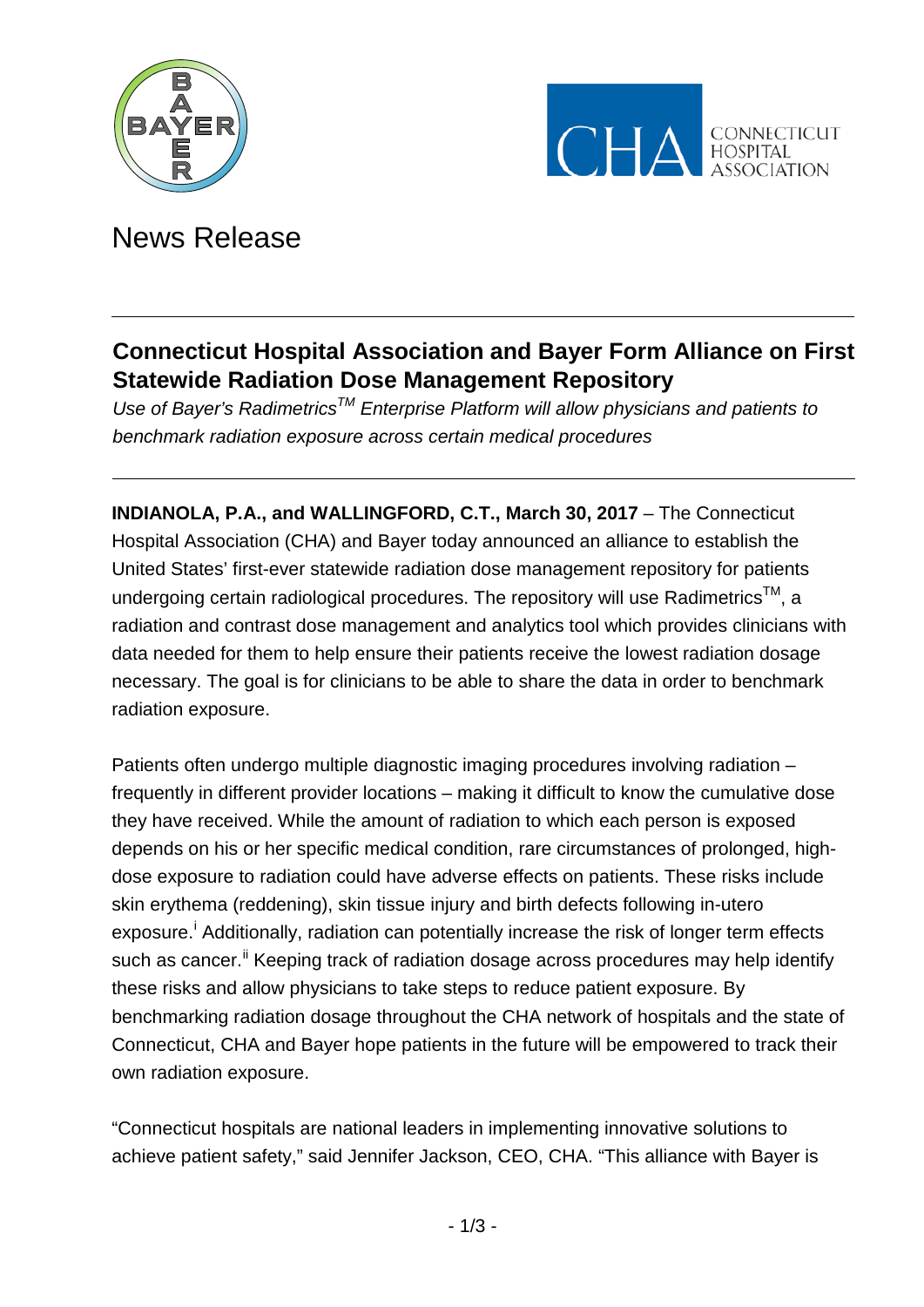another example of that leadership. We are very proud to be the first state in the nation to adopt a project that will allow patients and their doctors to measure and closely manage the levels of radiation required for effective imaging and diagnosis."

Giving the lowest appropriate dose of radiation to make a diagnosis is important for patient safety. The repository will provide clinicians with a tool to assist in evaluating the optimal radiation dosage for patients.

"We are honored to be working with CHA to establish this unique repository, and hope this alliance will yield noticeable results for both clinicians and patients being treated in Connecticut," said Dennis Durmis, Head of Commercial Operations, Radiology Americas at Bayer. "Bayer is committed to ensuring patients and physicians alike have access to the most innovative tools to facilitate an accurate diagnosis. We look forward to continuing to partner with the radiology community to help patients throughout the state benefit from this repository."

In the coming months, hospitals in Connecticut will use Bayer's Radimetrics Enterprise Platform to collect and analyze data at the statewide level. This information will allow providers to benchmark radiation dosage, pursue quality improvements and develop standard clinical practices.

"Connecticut hospitals are committed to improving patient safety, which includes promoting patients' rights to understand their own medical records," said Mary Cooper, MD, JD, Senior Vice President of Clinical Services, CHA. "The alliance with Bayer will empower patients."

Utilizing data from certain imaging studies, the repository will maintain radiation dose information when patients visit participating CHA member institutions for diagnostic procedures.

# **Bayer: Science For A Better Life**

Bayer is a global enterprise with core competencies in the Life Science fields of health care and agriculture. Its products and services are designed to benefit people and improve their quality of life. At the same time, the Group aims to create value through innovation, growth and high earning power. Bayer is committed to the principles of sustainable development and to its social and ethical responsibilities as a corporate